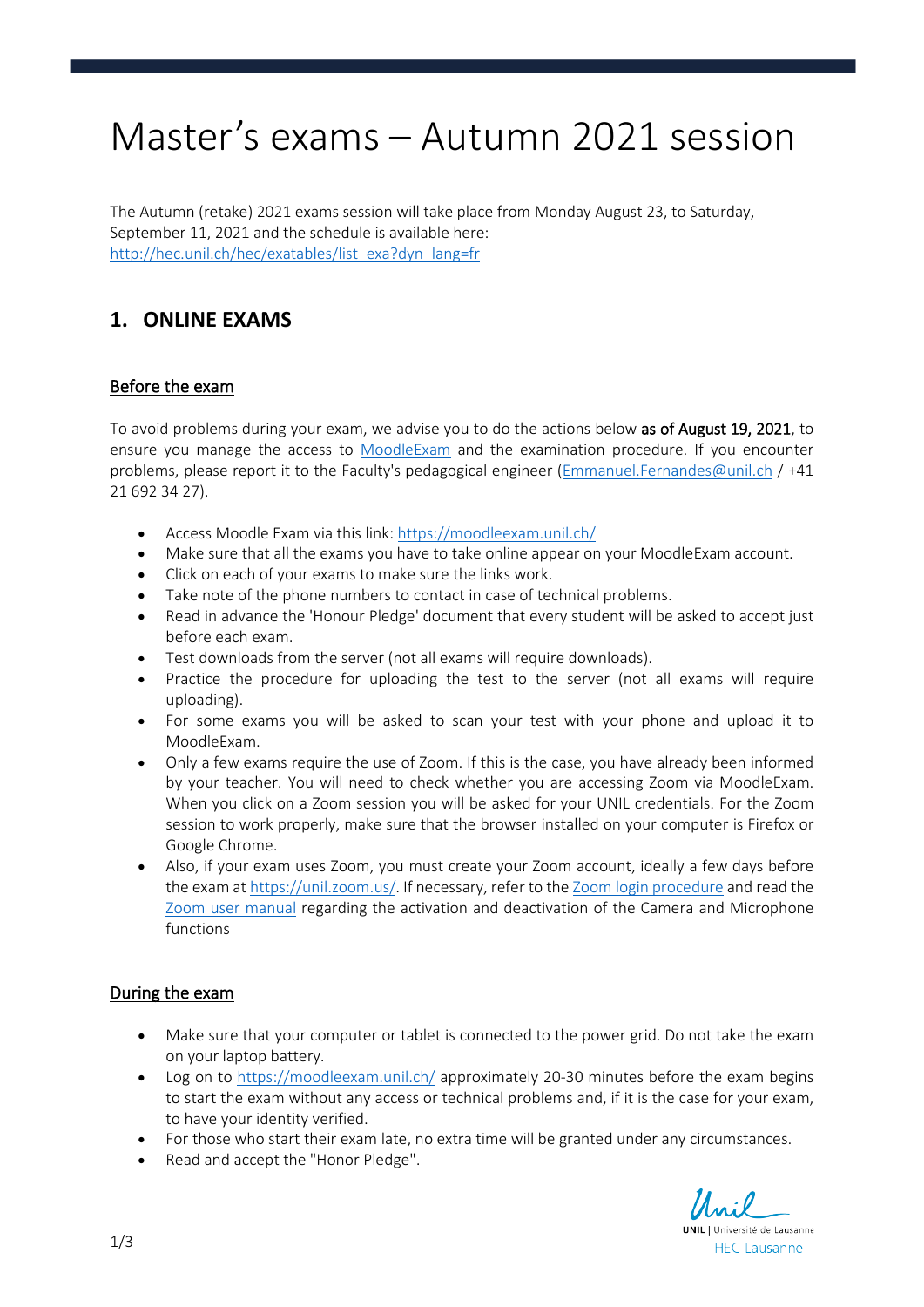- Begin the exam as instructed.
- PLEASE NOTE: No question of either form or substance may be asked during the examination. If you feel that there is a mistake in the test, report it to your professor after the exam by email explaining the problem, and make a hypothesis to answer the question. Do not stay on a question that you have a comprehension problem with. If there really was an error in the statement, it will be considered when marking the test.
- In all cases, the material and technical conditions under which you take the exam are your responsibility. In the event of an interruption in your connection to MoodleExam or a failure of your WIFI network, it will not be possible to have extra time. If you can reconnect, please do your best in the time you have available.
- If you are unable to reconnect, you can contact either the helpdesk or the HEC's pedagogical engineer (see their contact details below).
- Manage your time well. Copies should be dropped off on time. The system will automatically close at the announced time.
- Some online exams will be proctored live via Zoom (but without specific proctoring software) for the duration of the assessment; any recording on the ZOOM Cloud is prohibited
- Use of Compilatio for plagiarism detection
- Written exams: a connection problem lasting more than 10 minutes is considered a justified reason for withdrawal

#### Students benefiting from special arrangements

For students benefiting from special arrangements, in accordance with the email you will receive, the extra time allocated to you will simply be added at the end of the exam.

#### Contact details in case of problems

- Problems accessing MoodleExam: HEC's pedagogical engineer, +41 21 692 34 27; [Emmanuel.Fernandes@unil.ch](mailto:Emmanuel.Fernandes@unil.chv)
- General technical problems: Helpdesk (Centre Informatique), +41 21 692 22 11 ; [helpdesk@unil.ch](mailto:helpdesk@unil.ch)
- Problems related to exam content: Report the problem by email to your professor at the end of the exam.

## **2. FACE-TO-FACE EXAMS**

Students who will have exams on the UNIL campus will receive further details in the coming days.

## **3. ORAL EXAMS**

Running orders and schedule will be communicated to your professors (as of August 17). They should make them available on Moodle or the platform used in the course. Please contact your professor directly for any questions you may have.

Unil **UNIL** | Université de Lausanne **HEC Lausanne**